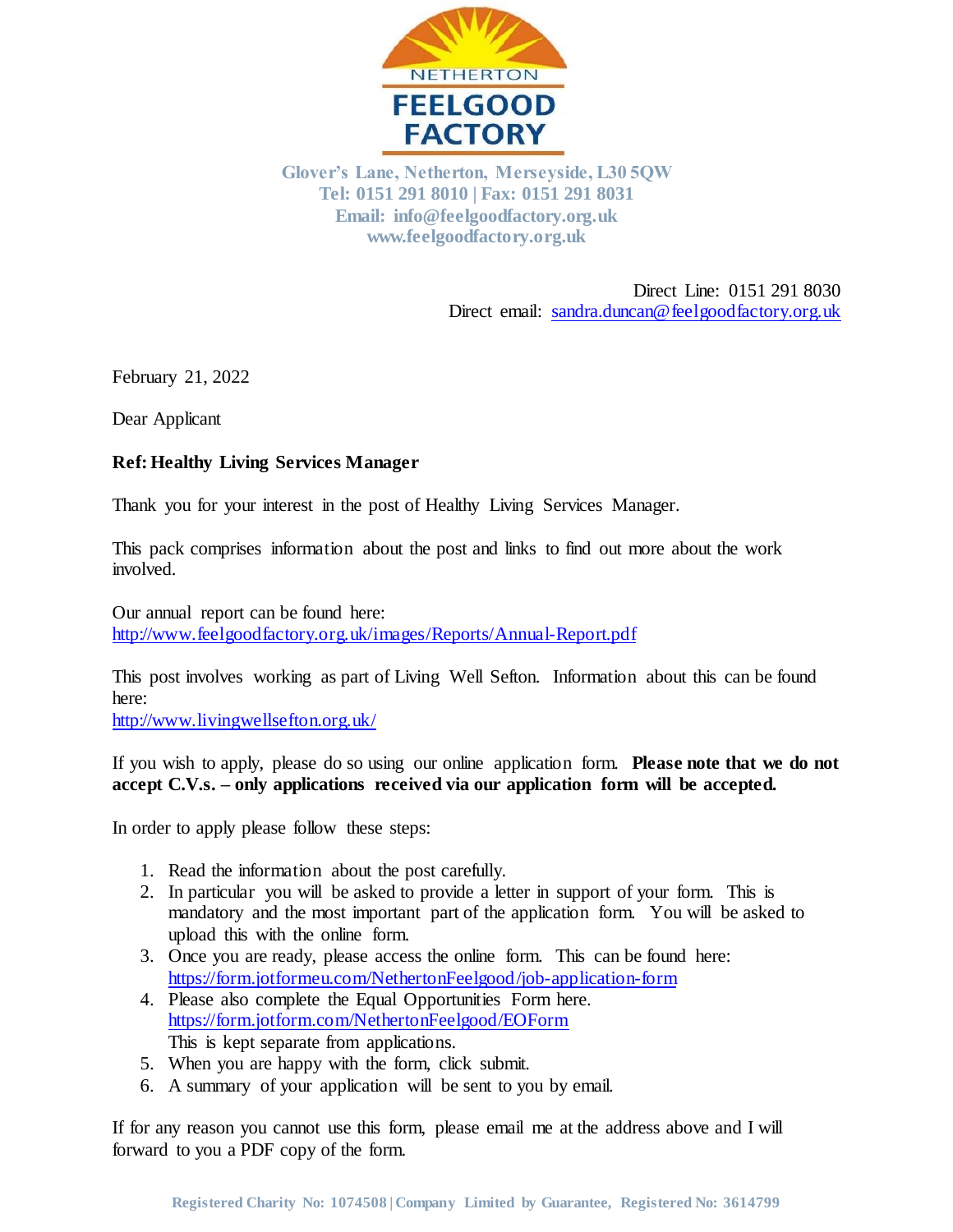The closing date for applications is midday on 18<sup>th</sup> March. If you have not heard from us by two weeks following that date, please assume that you have not been successful.

Should you have any questions please do not hesitate to contact me by email.

Good luck with your application.

Yours sincerely

Sardon Durcon

**Sandra Duncan** *Chief Executive*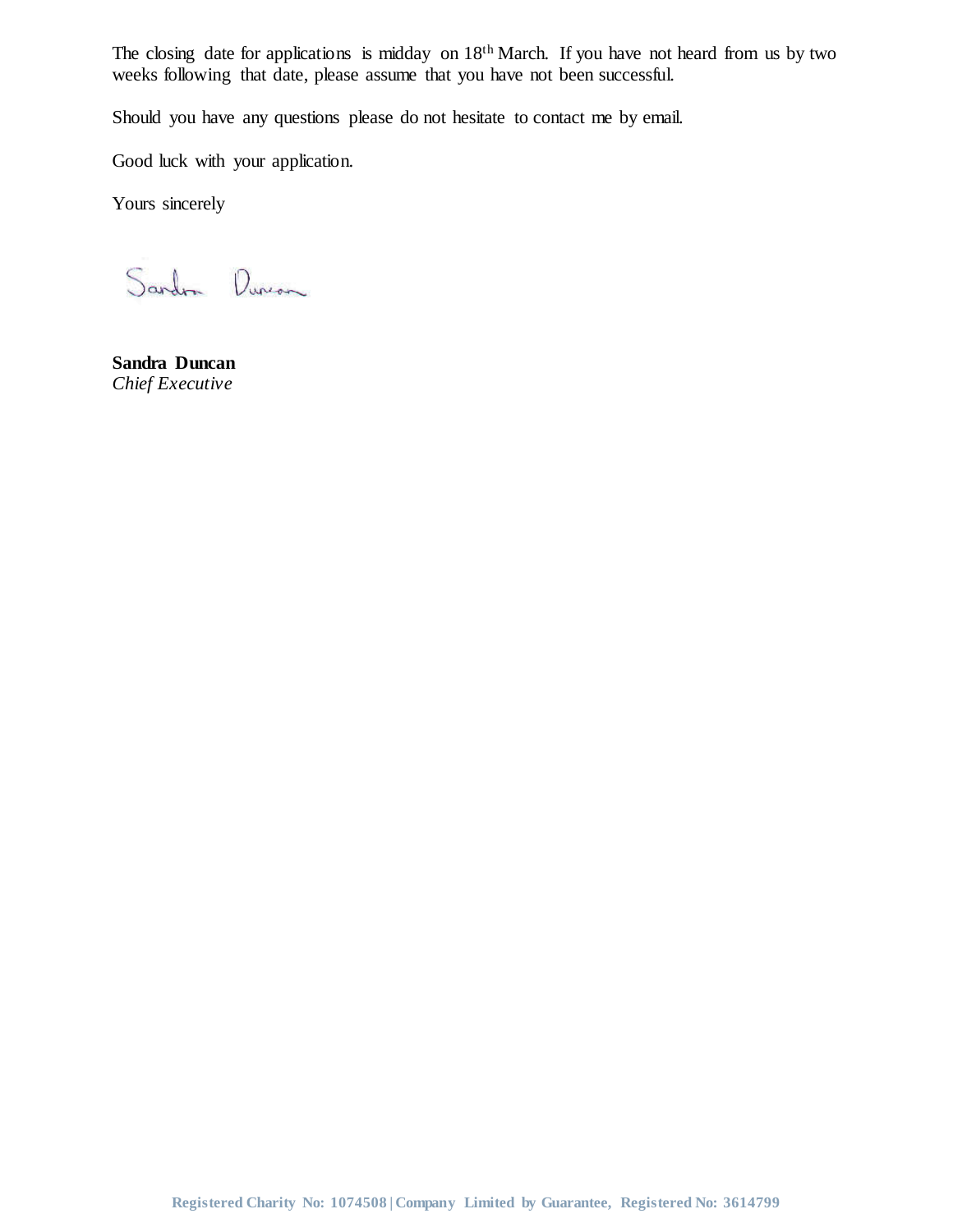

# **Healthy Living Services Manager**

# **Job Description**

| <b>Job Title:</b> |  |  |  | <b>Healthy Living Services Manager</b> |
|-------------------|--|--|--|----------------------------------------|
|-------------------|--|--|--|----------------------------------------|

**Salary:** £30,000 p.a.

**Hours of Work:** 35 per week

**Reports to**: Chief Executive

**Location:** Netherton Feelgood Factory

# **Contract until 31st March 2024 in the first instance.**

**Staff Responsible for:** Relevant Project Workers and Volunteers

## **Job Purpose**:

- To assist the Chief Executive in managing and developing the Healthy Living services of the Feelgood Factory.
- To take particular responsibility for managing the Living Well Sefton staff and activities within the Feelgood Factory as part of the wider Living Well Sefton Project managed by Sefton CVS
- To manage other areas of work in negotiation with the Chief Executive
- To manage budgets and finances within the areas of responsibility
- To work with the wider team of Feelgood Factory to implement the organisation's aims and objectives
- To represent the Feelgood Factory, in a senior capacity, at external meetings, events and functions

# **Main Duties & Responsibilities:**

#### **Project Management**

- To co-ordinate and manage those staff responsible for the delivery of Healthy Living services (including Living Well Sefton staff) within own areas of responsibility
- To take specific responsibility for ensuring that activities and projects comply with all statutory requirements.
- Co-operate with other managers to implement Quality Assurance systems within the organisation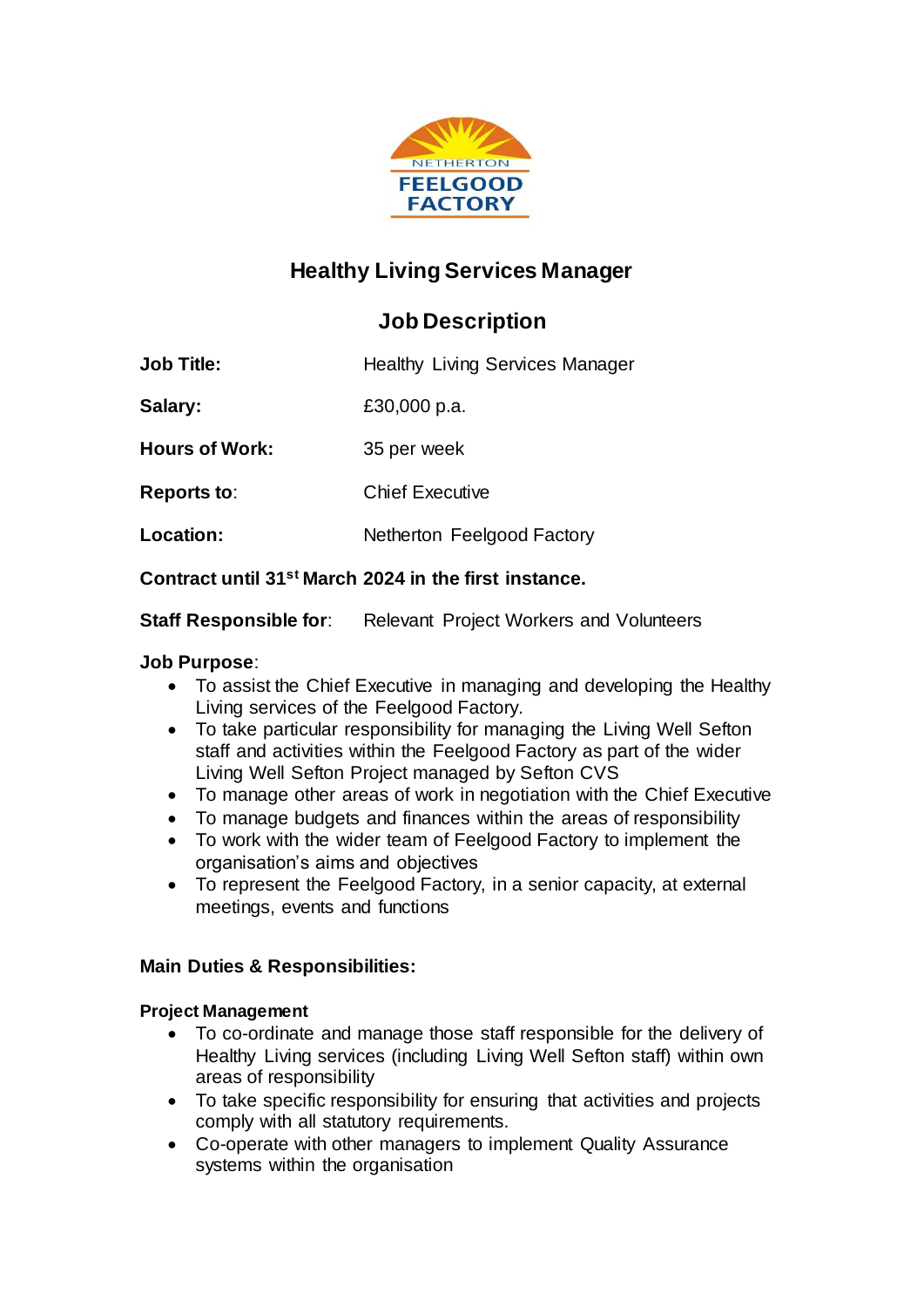- To produce and present written reports for funders, the Chief Executive and Board
- To network and liaise with community groups and external agencies in order to develop effective working relationships
- To co-ordinate and work closely with defined partners in order to achieve joint delivery of project outcomes.
- To chair a Neighbourhood Hub as part of the Living Well Sefton Project
- To ensure that Service Level Agreements and funding conditions are met
- To manage specific projects as agreed with the Chief Executive.

## **Project Delivery**

- To manage a caseload of clients as part of the Living Well Sefton Project.
- Where appropriate, facilitate group activities to promote physical wellbeing (e.g. healthy eating) within the community).

## **Budget Management**

- To ensure that projects operate according to pre-set annual budgets.
- To work with the Chief Executive and the Business Development Manager to set and oversee budgets annually.
- To work with the Chief Executive and other members of the Feelgood Factory staff team to develop and implement operational procedures which fulfil the organisation's objectives.
- To participate in developing the future strategy of the Feelgood Factory, in conjunction with the Chief Executive and Board of Trustees
- To take specific responsibility for the development of new activity areas
- To represent Feelgood Factory at external events (whether or not directly related to the operational responsibilities of the role)
- To undertake other tasks, as directed by the Chief Executive or Board.

It is the nature of the work of Feelgood Factory that tasks and responsibilities are, in many circumstances, unpredictable and varied. All employees are therefore required to work in a flexible way when the occasion arises, so that tasks not specifically covered in the job description are undertaken. These additional duties will normally be compatible with the skills and responsibility of the existing work.

All employees are required to abide by Feelgood Factory's policies with regard to Health and Safety, and Equal Opportunities. All employees are also reminded of the need to keep all information regarding the organisation, its clients, partners and funders confidential, except where information needs to be shared on a professional basis with colleagues or external partners

*Revised Aug21 (SAJD)*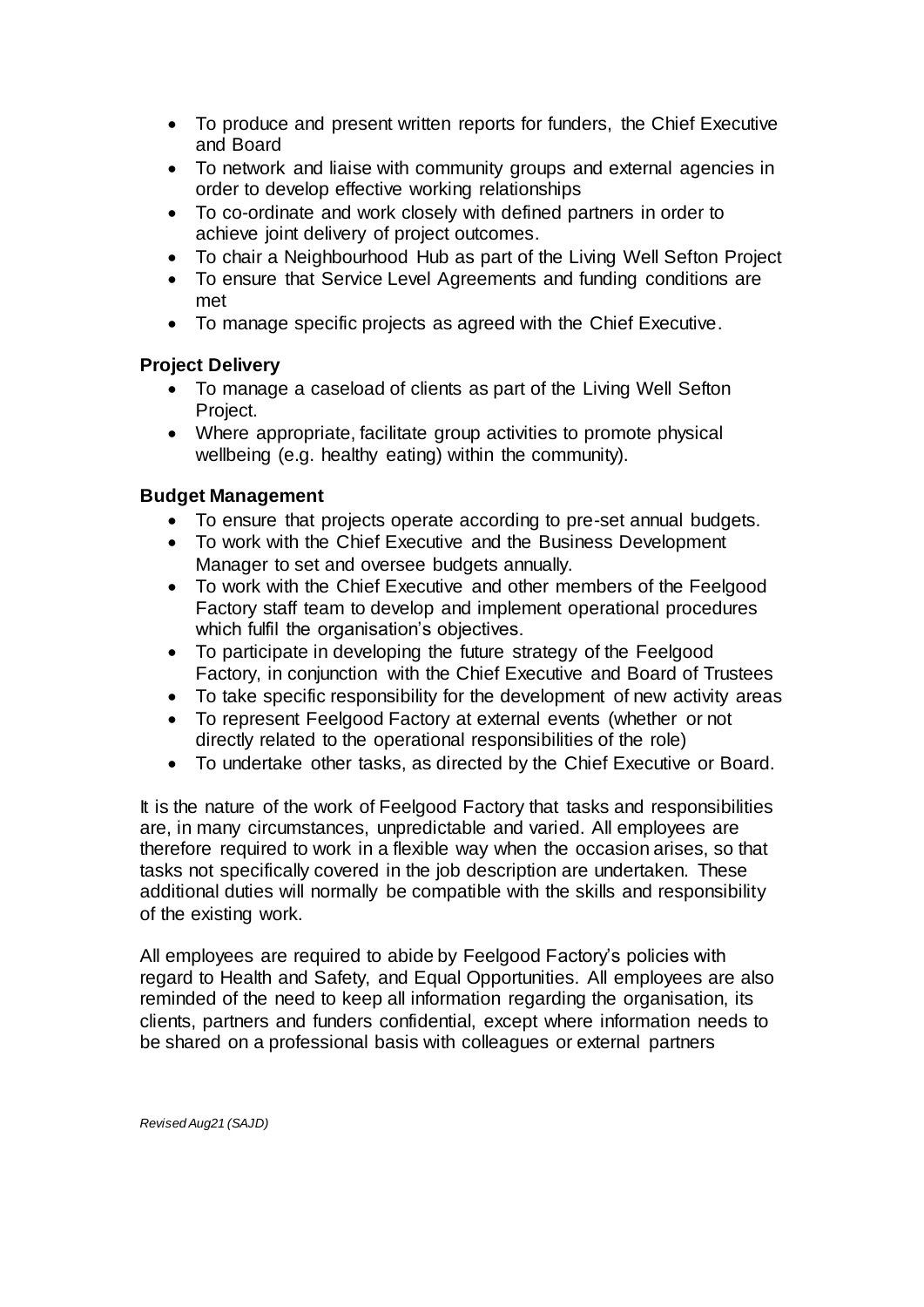

# **PERSON SPECIFICATION**

# **Healthy Living Services Manager**

|                                                | <b>Essential</b>                                                                                                 | <b>Desirable</b>                                                    | <b>Method of</b>                           |
|------------------------------------------------|------------------------------------------------------------------------------------------------------------------|---------------------------------------------------------------------|--------------------------------------------|
|                                                |                                                                                                                  |                                                                     | <b>Assessment</b>                          |
| <b>Qualifications &amp;</b><br><b>Training</b> | Educated o degree level<br>or equivalent                                                                         |                                                                     | <b>Application Form</b>                    |
| Knowledge, Skills,<br><b>Experience</b>        | A good knowledge of<br>healthy living issues                                                                     |                                                                     |                                            |
|                                                |                                                                                                                  | Ability to facilitate groups<br>covering health and<br>wellbeing    | Application Form &<br>Interview            |
|                                                | Experience of managing<br>and motivating staff and<br>volunteers                                                 |                                                                     | Application Form &<br>Interview            |
|                                                | Experience of managing<br>budgets and finances                                                                   |                                                                     | Application Form &<br>Interview            |
|                                                |                                                                                                                  | A good knowledge of the<br>Community and<br><b>Voluntary Sector</b> | Application Form &<br>Interview            |
|                                                | A working knowledge<br>monitoring and<br>evaluation of projects                                                  |                                                                     | <b>Application Form &amp;</b><br>Interview |
|                                                |                                                                                                                  | A good knowledge of<br>relevant issues in the<br>borough of Sefton  | Application Form &<br>Interview            |
|                                                | Excellent presentational<br>and interpersonal skills                                                             |                                                                     | Application Form &<br>Interview            |
|                                                | To be able to use and<br>have experience of using<br>Information Technology                                      |                                                                     | <b>Application Form</b>                    |
|                                                | Excellent written and<br>verbal communication<br>skills with the ability to<br>relate to people at all<br>levels |                                                                     | Application Form,<br>Interview             |
|                                                | Ability to recognise<br>discrimination in its many<br>forms and put equal<br>opportunities policy into           |                                                                     | Application Form &<br>Interview            |